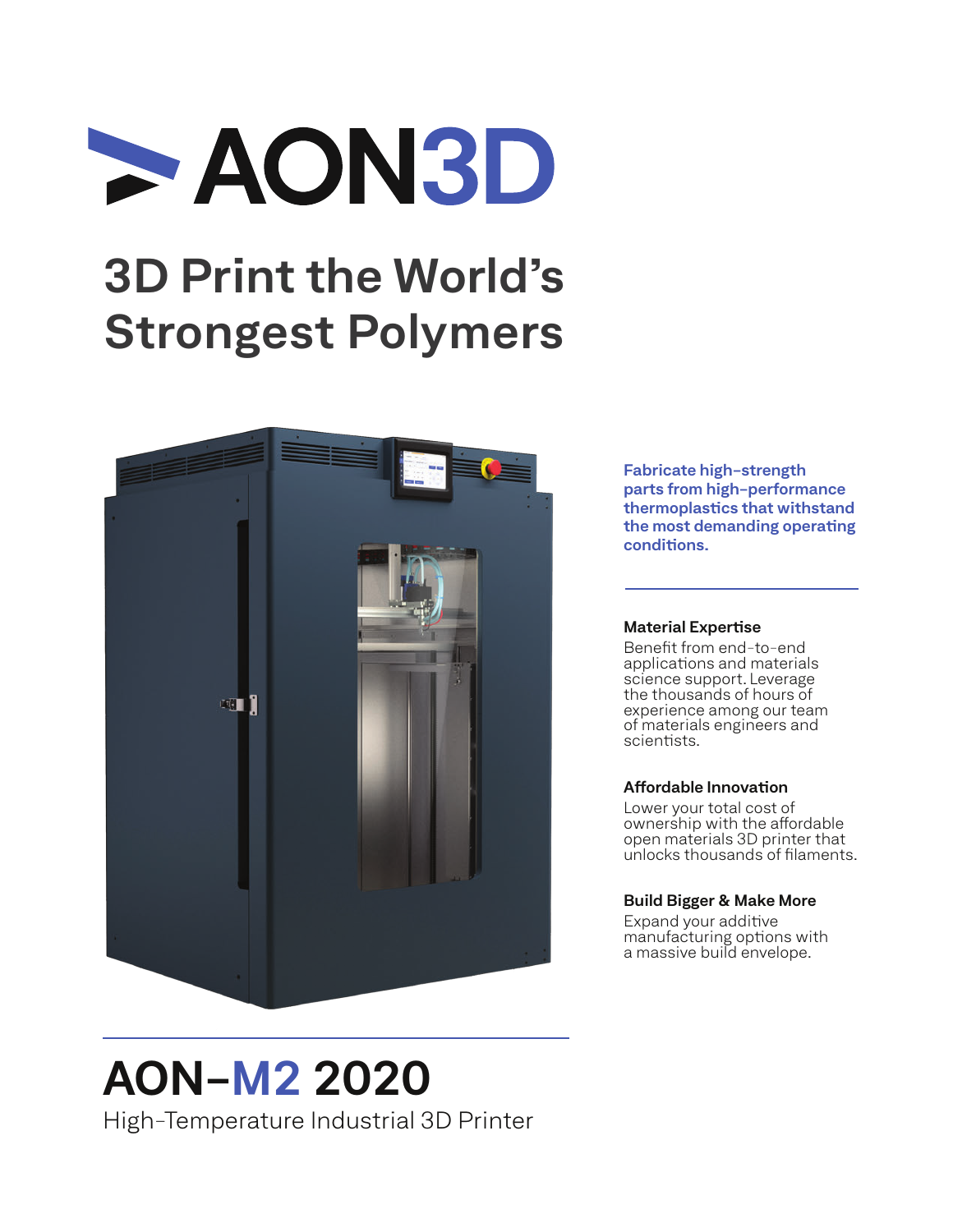# **Climb the Thermoplastic Pyramid**

**The AON-M2 2020 unlocks a wide range of high-performance**  thermoplastics from leading filament brands.

Widely regarded as one of the

with thermal and chemical

resistances.

strongest thermoplastics, PEEK offers a highly sought-after combination of strong mechanical properties, along

Offering similar mechanical strength and operating temperature range to PEEK, PEKK is a high-performance option that provides exceptional printability, even for large geometries.

Also known as polyetherimide or PEI, ULTEM™ is an affordable option near the top of the high-performance plastic pyramid that maintains excellent strength-to-weight ratio as

Polycarbonate is an engineering-grade plastic that offers exceptional strength when 3D printed, along with excellent

well as thermal resistance.

resistance to most acids.





Common Applications:

•Lightweight metal-replacement parts

• Harsh operating conditions

• Wide operating temperature range



Common Applications:

•Compression-heavy applications •High-strength, large geometry prints •Temperature and chemical-resistant parts



Common Applications: •Weight-reduction • FST-compliant applications • Cost-effective, high-performance parts

## O Polycarbonate

Common Applications: •Parts that require bending, flexibility at room temperature • Demanding applications requiring translucent filaments • Biocompatible grades can withstand gamma or ETO sterilization

**Many other materials: ABS, ASA, PETG, PSU, PPSU, TPC, TPU, Nylon (PA66, PA6, PA12), carbon fiber and glass-filled variants, various soluble and break-away support materials, and more.**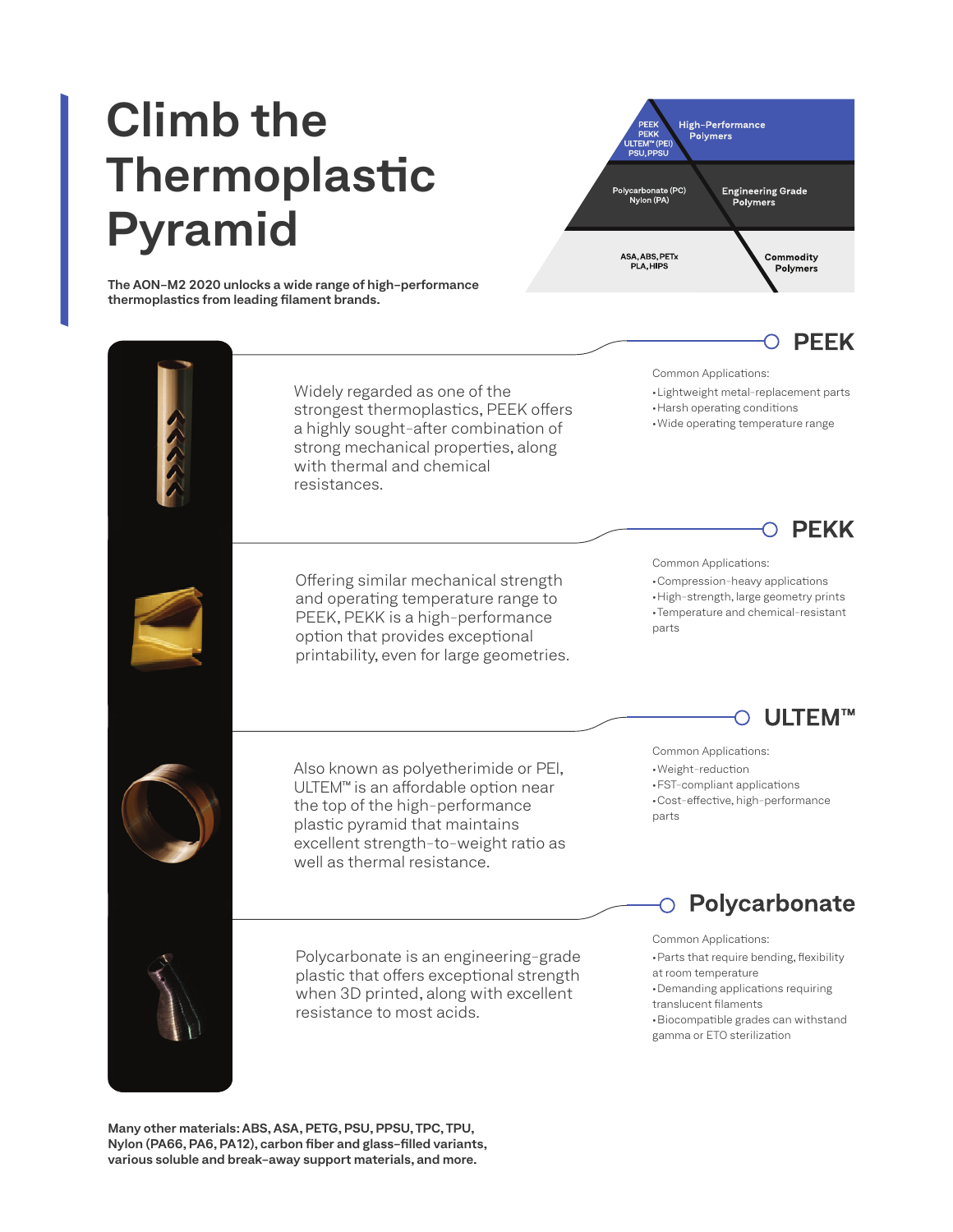

#### **High-Performance Materials**

Designed to print aerospace-grade thermoplastics, including PEEK, PEKK, ULTEM™, polycarbonate and many more.



#### **Heated Build Chamber & Bed**

High build chamber and bed temperatures are crucial for ensuring first layer adhesion, preventing warping, maintaining dimensional accuracy, and improving interlayer bonding.



#### **Large Build Envelope**

The build envelope allows you to print bigger or run batch jobs of multiple parts at once.



#### **Automated Calibration**

A patent-pending mechanical probing system and adaptive mesh leveling ensures precision-calibrated prints across the build platform without the need for manual intervention.



#### **Liquid Cooling Loop**

The stepper motors and both hot ends are cooled with a liquid cooling loop, which extends component lifetimes and offers precision control over the filament softening profile.



#### **Dual Extruders**

Dual independent tool heads allow you to design parts using multiple materials, improves handling of soluble or break-away support materials, and allows printing with two different nozzle sizes.



#### **Dedicated Expert Support**

Expert materials and engineering support come with every machine, including training with each 3D printer delivery.



#### **Easy Remote Management**

Remotely manage your print queue and machine from any device on the same network, no software installation required.

**Open Materials Commitment**

Our open filament 3D printers are designed to unlock material options and opportunities for innovation. Rather than force customers into buying expensive OEM plastics that drive up the total cost of ownership, the AON-M2 2020 is designed to support choice. Our mission is to empower you to select from hundreds of filaments provided by leading suppliers and offer materials expertise to find the right fit for your application.